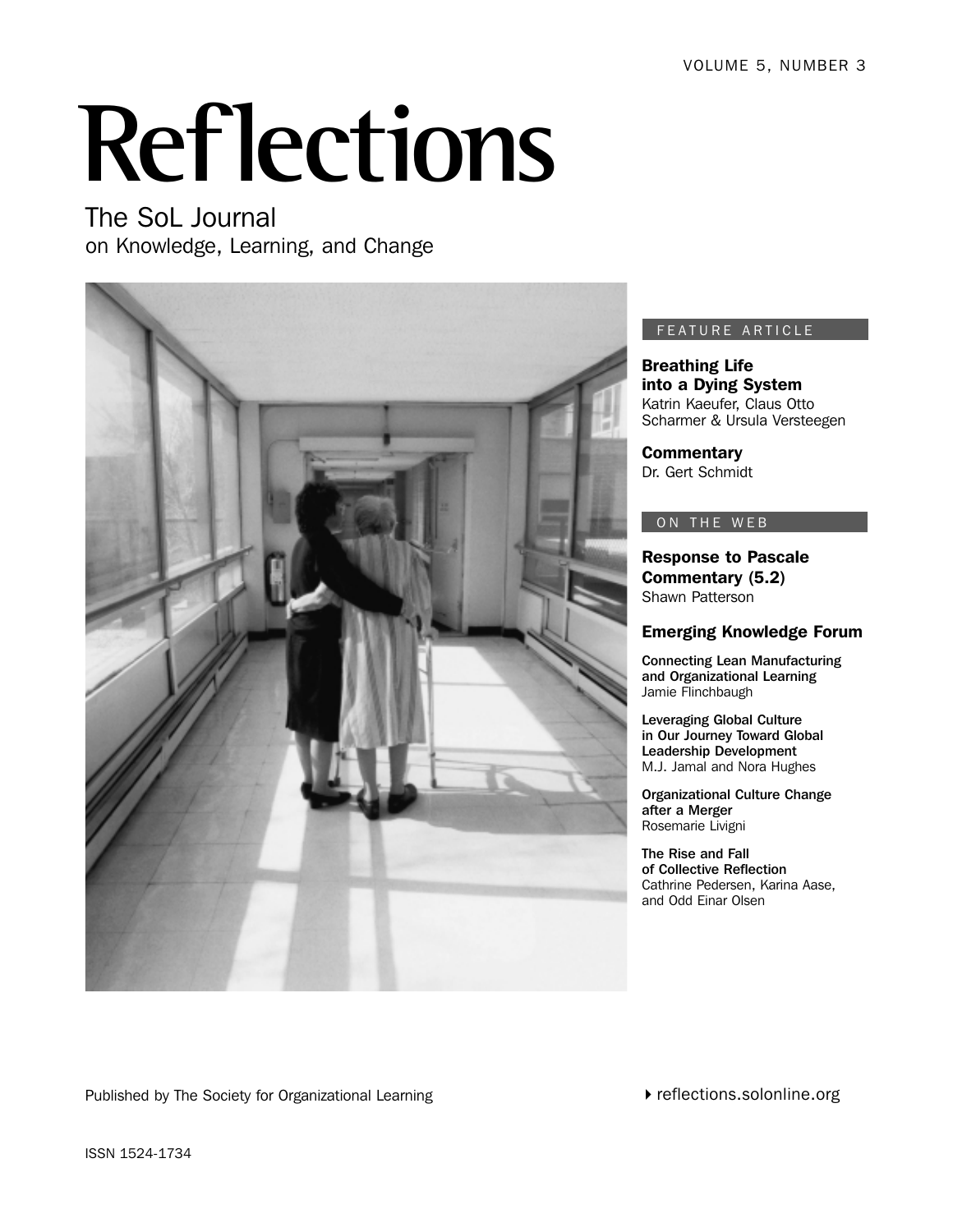VOLUME 5, NUMBER 3

## **Reflections**

The SoL Journal on Knowledge, Learning, and Change

Published by The Society for Organizational Learning

reflections.solonline.org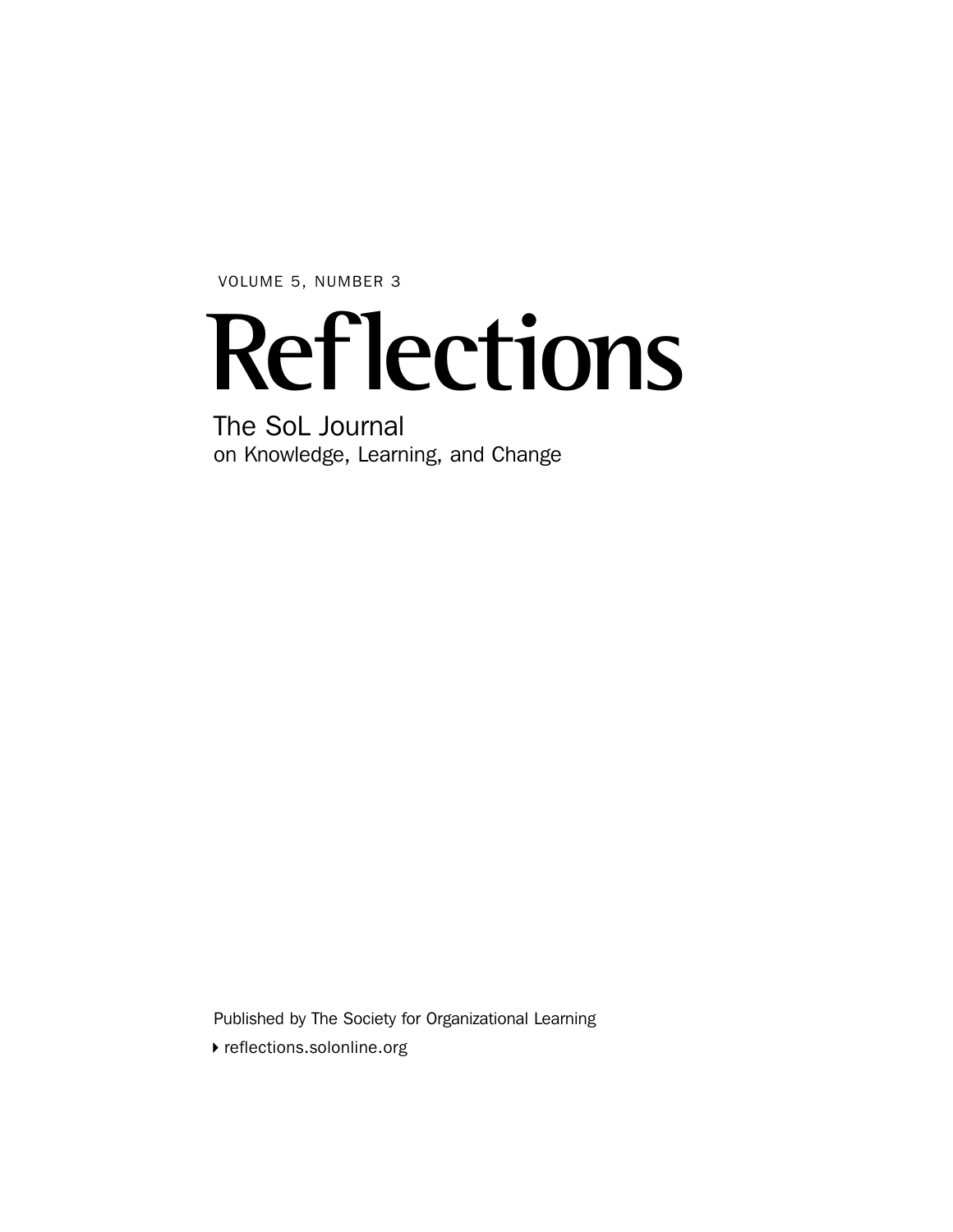## Breathing Life into a Dying System Recreating Healthcare from Within

By Katrin Kaeufer, Claus Otto Scharmer & Ursula Versteegen



Katrin Kaeufer



Claus Otto Scharmer



Ursula Versteegen

Often lost in the debate about healthcare reform are the individual patients and caregivers who make up the system. However, by engaging in an open dialogue with the community, a restive group of physicians in rural Germany is reinventing the local healthcare system from the ground up. They also are discovering a powerful opportunity for personal and systemic change: the doctor-patient relationship. The authors – active participants in this initiative and long-time contributors to the SoL community – describe the promising changes unfolding in their region and offer a framework that applies to other systems in need of renewal.

*— Paul M. Cohen, Senior Editor*

ealthcare systems around the developed world are in crisis. Surging expenses, aging populations, and growing needs have pushed many systems to the brink. Across Europe, especially, where national health systems trace their ealthcare systems around the developed world are in crisis. Surging expenses, aging populations, and growing needs have pushed many systems to the brink. Across Europe, especially, where national health systems trace their roots to Bismarck, begun to question the future of the systems that have historically seen to their health and well-being. Analysts in Germany have warned that their "system will collapse under its own weight" without massive reform. "The piecemeal reforms enacted to date are hardly adequate to the task," they add. $<sup>1</sup>$ </sup>

Against this backdrop of increasing desperation, a promising new approach is taking shape in Lahn-Dill, a region of 280,000 inhabitants north of Frankfurt. Led by a grassroots community of innovators, including medical professionals, the project has begun to change fundamentally the local healthcare system.

## Roots of Change

In the fall of 1994, hospital researchers in the town of Giessen surveyed local physicians for their views of the practice of medicine and its prospects for the future. The questions struck a deep note for one respondent, Dr. Gert Schmidt. Three weeks after taking the survey, he obtained the results. Many doctors were near despair about their jobs, with little hope that things might change. Sixty percent of the physicians surveyed felt "inwardly resigned" to the stress of their jobs. Forty-nine percent said they had at least once thought about suicide.

That day Schmidt left his office and ran into a patient who told him, "You are so stressed. You don't have enough time for me." When Schmidt arrived home, his frustration was compounded when his 10-year-old daughter told him, "Daddy, I don't ever see you."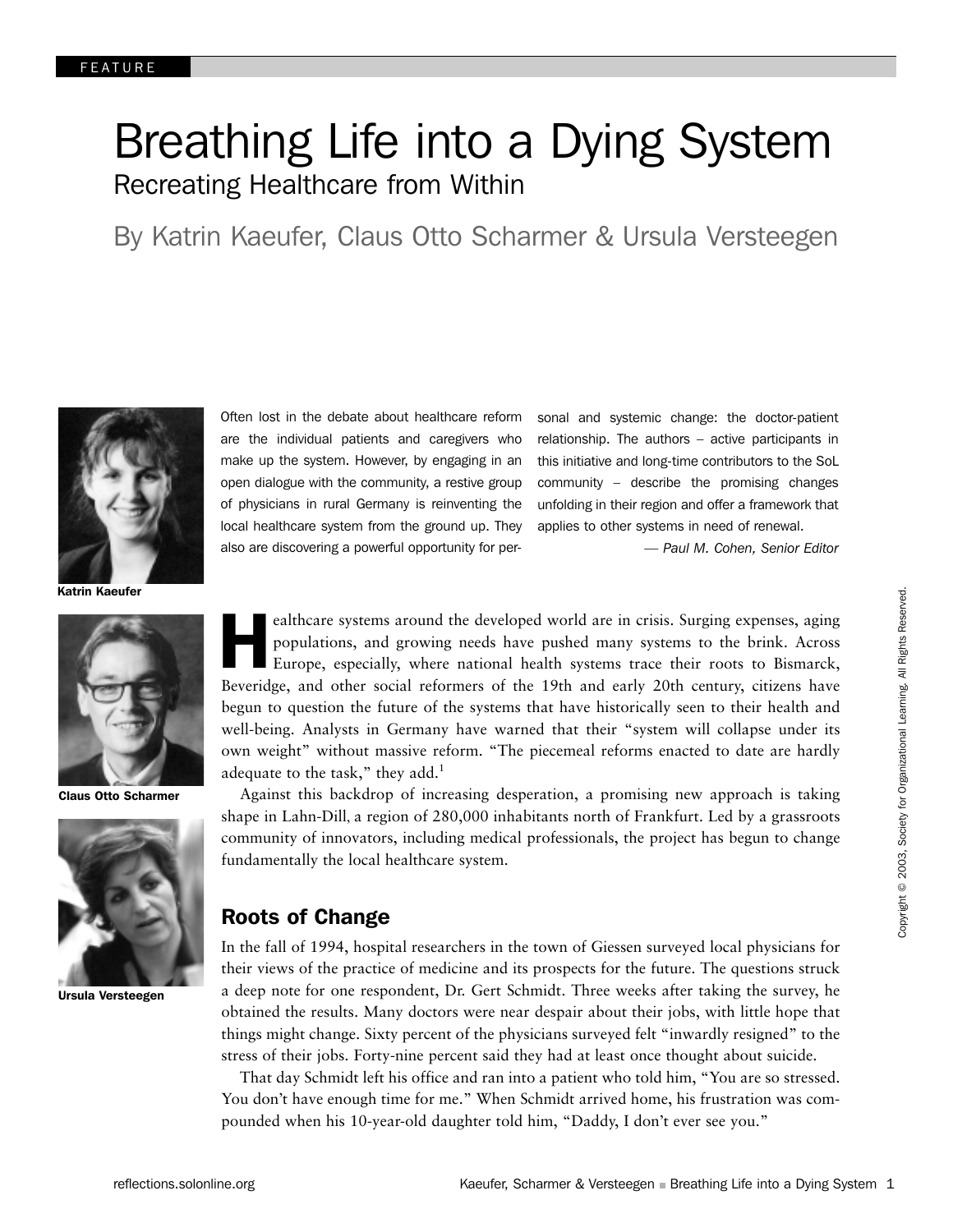

He began talking to colleagues about how things might change. In particular, doctors viewed the existing emergency care system as a source of waste and frustration – and, as one put it, a place "where you begin to sense the region as a whole." From these conversations emerged a network of physicians, patients, and government and other officials committed to large-scale change in the healthcare system, starting with a new emergency care system for the region.

"The most striking development that I have seen is that the patient complaints from this region dropped virtually to zero," says Dr. Peter Eckert, the head of the regional supervisory board. "That is in stark contrast to other regions, where we have many, many complaints and lawsuits." While quality indicators like complaint rates have improved, many costs have fallen. For instance, ambulance usage has declined slightly (while increasing in comparable

regions) and local hospitals now require just half the number of nighttime emergency physicians deployed under the old system.

As significant, important qualitative shifts are occurring. "My relationship to patients has become more like a partnership, more a thinking-together," said one physician. "I am more able to elicit and reformulate the thinking of patients – to help them to see what they think and to become aware of what they really want." Another said, "In my case, I have rediscovered the joy of work. That wasn't the case earlier. I had lost it."

None of this says that the innovators in Lahn-Dill have found "the answer." Indeed, when one of us visited recently with several of them, their assessment of the overall system was still dire. While encouraged by their progress locally, many felt they were trying to "fix a dying system." One said, "Maybe what's needed right now is not to keep this system alive artificially, but to perform a controlled, urgent shutdown." Whatever the path forward, we believe that their process has uncovered a cornerstone for basic innovation: re-inventing the doctorpatient relationship. This key relationship, which has eroded steadily as healthcare systems have come under growing stress, represents a lever for future change, both for quality care and for maintaining the vigor of the medical profession.

## The Lahn-Dill Initiative: A Seven-Year Journey

The emergency medical system in the county of Lahn-Dill includes hospital emergency rooms, ambulance services, and local physicians. (For more on the German system, see the sidebar titled "System at a Glance.") In an emergency, patients could call: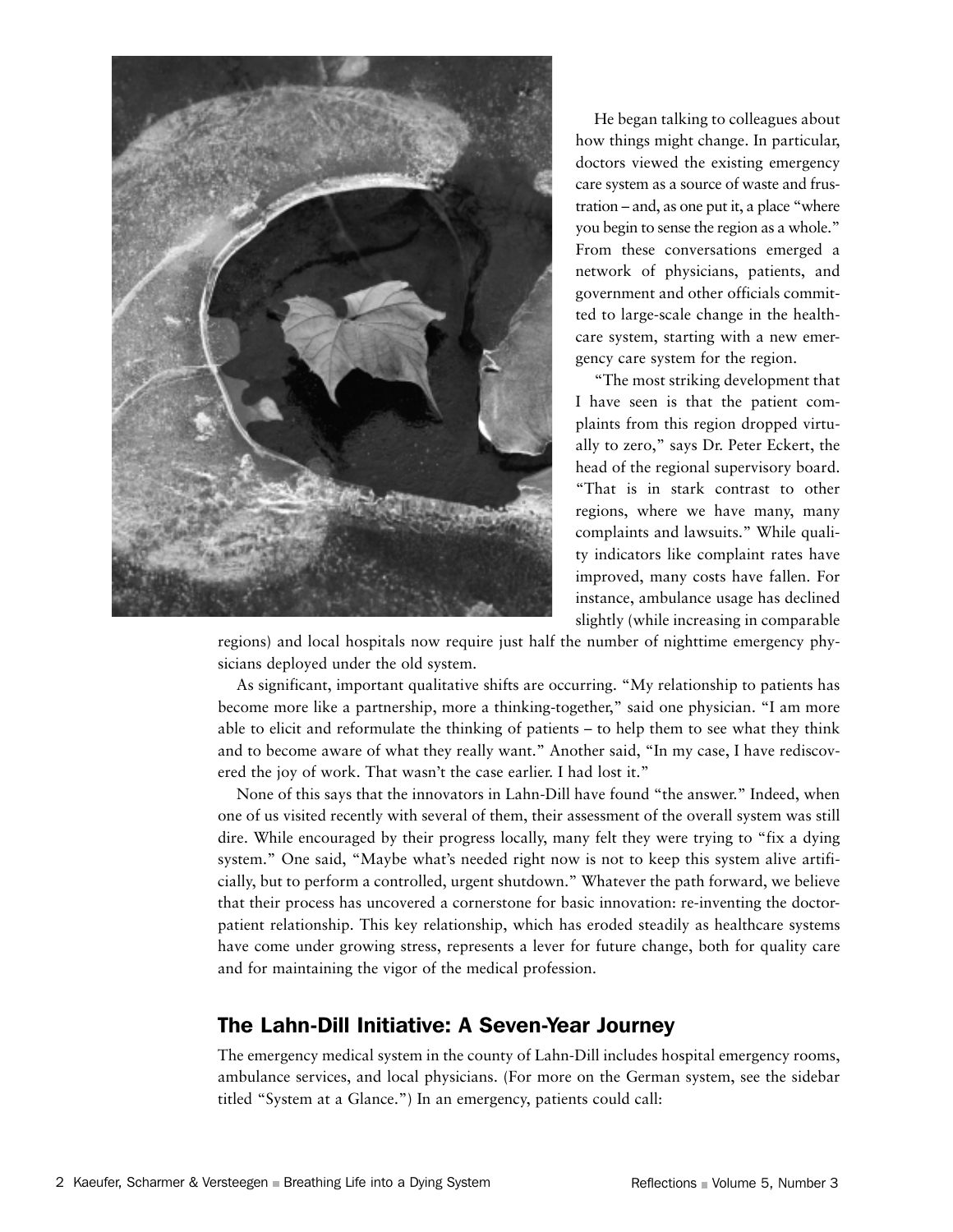• a local physician, most of whom are required to provide after-hours coverage (usually through a group of cooperating physicians);

- the hospital emergency room; or
- a universal number 112 to reach a centralized ambulance dispatch center.

Dr. Schmidt believed that coordinating these three options across the region would save money and time, provide better patient care, and make life easier for the doctors. Today, through the efforts of Dr. Schmidt and his neighbors and colleagues, the region has a new,

joint emergency care center called ANR (*Arzt-Notruf*, or "physician emergency call"). It features a second phone number, 19292, that allows patients to consult a physician after hours or on a weekend. This was inspired by research showing that 70 percent of emergency callers were simply seeking medical advice – for instance, whether a child's high fever warranted a visit to the emergency room. Previously, an ambulance would be summoned in response to most such calls. Furthermore, one doctor noted, "When patients were in a panic they might call several numbers. Sometimes when I would show up the ambulance was already there." Physicians, working side by side with paramedics in a joint center, now take these 19292 calls and handle the problem over the phone or send another doctor, rather than an ambulance, to see patients.

*The breakthrough came when the practitioners began to speak about their own experiences, or those of loved ones, with the emergency system.*

Eighty-five percent of patients say they are satisfied with their access to emergency care, according to an independent survey. Most people in the region now select the appropriate option, calling 112 for true emergencies and 19292 for less-urgent needs. By reducing unnecessary ambulance trips and emergency visits, the system has saved 2.7 million euros per year – four times the cost of running the program.

But realizing these achievements was anything but easy. The journey began with extensive and often frustrating negotiations among the key players – local hospitals, physicians, ambulance services, and insurance companies, each with its own interests, constraints, and turf allegiances. The breakthrough came when the practitioners began to speak about their own experiences, or those of loved ones, with the emergency system. The group soon realized a shared will and vision for more integrated, coherent patient service. That accord helped all parties stay connected and conclude their negotiations.

## System at a Glance

For more than a century, Germany's healthcare system has provided quality healthcare to every citizen. It does so with a multipayer model that steers a path between the government-financed systems in most of Europe and the market-based system of the U.S. Most care is financed by statutory "sickness funds," to which employers and employees contribute equally. It is a "solidarity system," in which everyone pays a percentage of income, regardless of age or health status. This solidarity system also covers healthcare costs of the elderly, disabled, or unemployed. Private insurance companies provide supplemental coverage, but only

10 percent of Germans, generally in high-income groups, have such coverage.

Everyone has a choice of providers and a full range of services. Reimbursement rates and most regulations are set nationally but administered locally. It is a largely self-governing, decentralized system. But it also is highly complex and fragmented. Furthermore, with healthcare costs growing far faster than the workforce that funds it, the system is going broke. If current trends continue, the gap between revenues and expenses is expected to reach 62 billion euros by  $2030.<sup>2</sup>$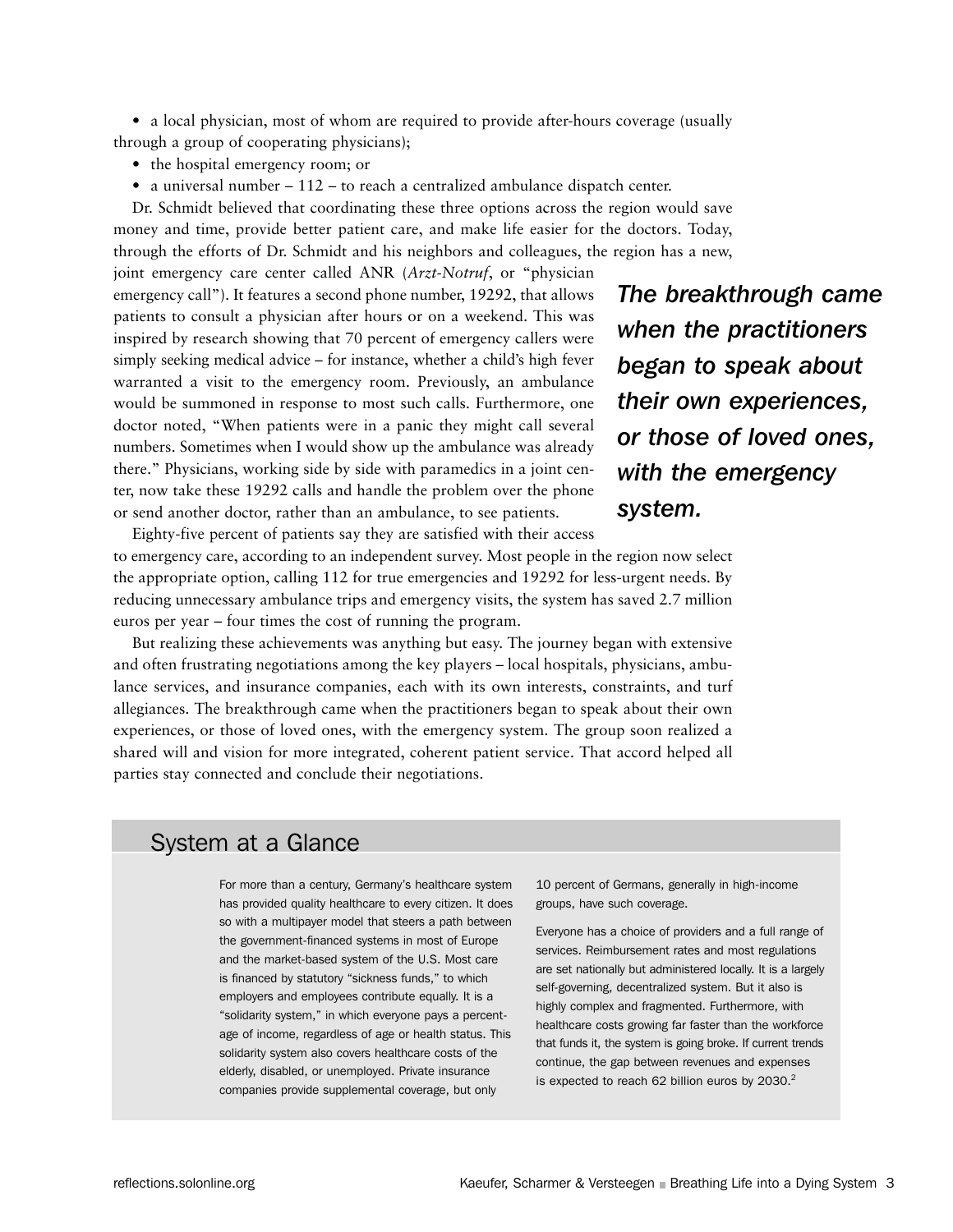

The authors began working with the physician network a year into the group's efforts, in 1997. It took another three years to build a new system<sup>3</sup> (see Figure 1). Through facilitated dialogue, the practitioners themselves resolved the financial and logistical difficulties of the new emergency care system. In the process, participants also created more collaborative working relationships, particularly among physicians from diverse settings (for instance, hospitals, private practice, and specialty clinics) who previously had had little connection.

In addition to the joint emergency care center, the physicians subsequently created several other initiatives, including;

- agreements for medical groups to share specialized diagnostic equipment;
- a new format for transferring information between hospitals and outside physicians, and a jointly run office to coordinate care for patients moving between the two settings;
- quality-improvement groups of physicians and other healthcare providers to discuss management of specific conditions, such as diabetes and heart disease; and

### Figure 1: Milestones of Change

| ticians<br>negotiations<br>continue | 1995<br>Dr. Gert Schmidt<br>envisions a new<br>emergency care<br>system for<br>Lahn-Dill | 1996<br>1997<br>Regional network<br>of physicians<br>approaches<br>potential part-<br>ners such as<br>ambulance ser-<br>vices, hospitals,<br>essential<br>the fire depart-<br>ment, and poli- | 1998<br><b>First formal</b><br>75 physicians<br>meetings held<br>found a non-<br>with insurance<br>profit organiza-<br>tion; begin<br>companies,<br>whose financial<br>negotiations<br>with insurance<br>support was<br>companies | 1999<br>Interviews with<br>100 patients<br>and 30 physi-<br>cians result in<br>the "Patient-<br>Physician<br>Dialogue<br>Forum" (Inter-<br>vention One); | 2000<br>Emergency<br>services system<br>begins operating | 2001-02<br>The initiative<br>broadens: quar-<br>terly regional<br>strategy meet-<br>ings of senior<br>leaders and<br>practitioners<br>across sectors<br>(Intervention)<br>Two) | 2003<br>Continuing<br>studies of<br>patient<br>perspectives<br>and physician<br>network<br>design |
|-------------------------------------|------------------------------------------------------------------------------------------|-----------------------------------------------------------------------------------------------------------------------------------------------------------------------------------------------|-----------------------------------------------------------------------------------------------------------------------------------------------------------------------------------------------------------------------------------|----------------------------------------------------------------------------------------------------------------------------------------------------------|----------------------------------------------------------|--------------------------------------------------------------------------------------------------------------------------------------------------------------------------------|---------------------------------------------------------------------------------------------------|
|-------------------------------------|------------------------------------------------------------------------------------------|-----------------------------------------------------------------------------------------------------------------------------------------------------------------------------------------------|-----------------------------------------------------------------------------------------------------------------------------------------------------------------------------------------------------------------------------------|----------------------------------------------------------------------------------------------------------------------------------------------------------|----------------------------------------------------------|--------------------------------------------------------------------------------------------------------------------------------------------------------------------------------|---------------------------------------------------------------------------------------------------|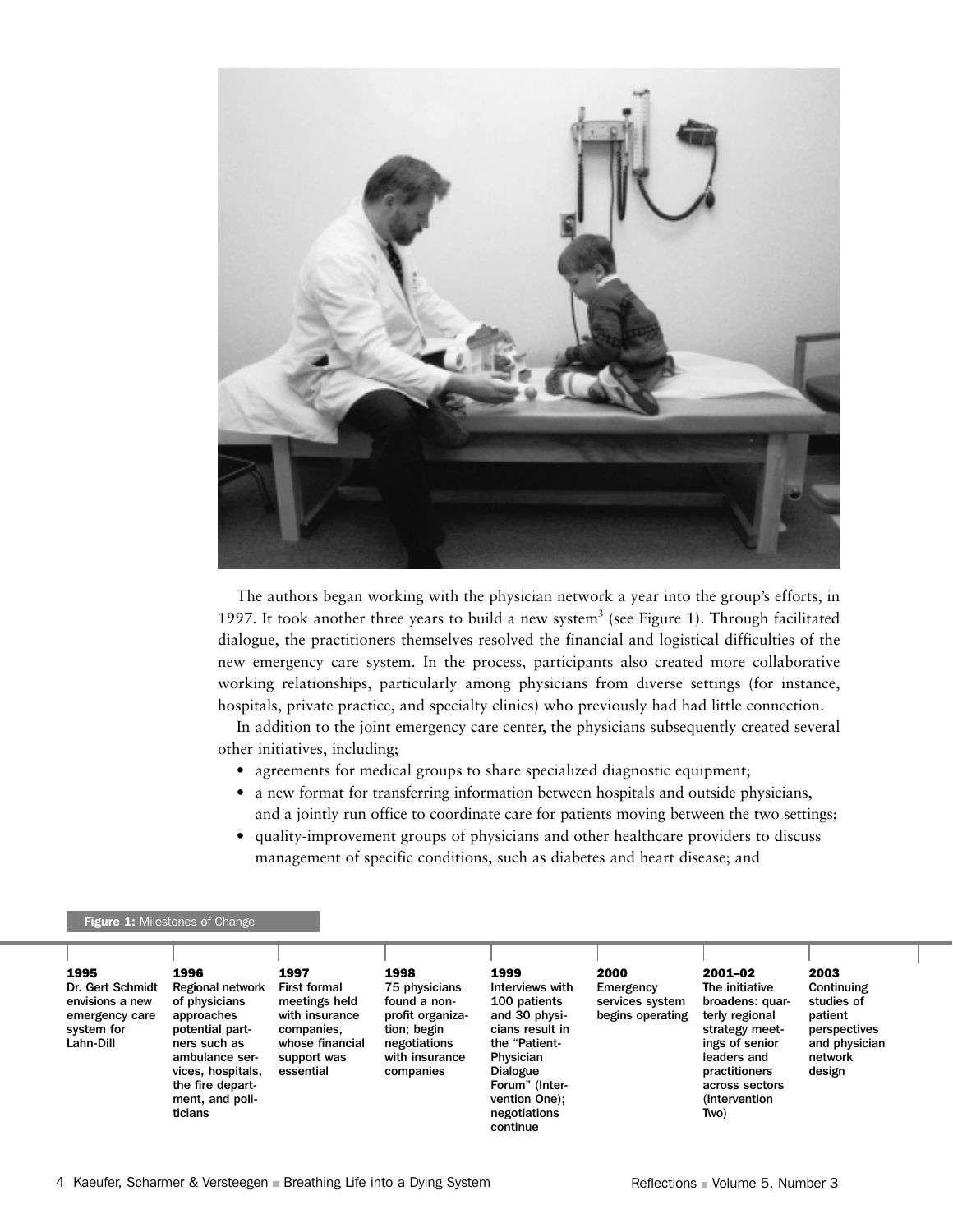• *Buergerforum,* or "citizen forum" – a citizen/patient-directed platform to educate patients and support further reforms.

## Patient-Physician Dialogue

In 1999, when negotiations between the network and the insurance companies stalled, the authors met with the core team and together developed plans for a patient-physician forum. Our goal was to help the system to see itself – to enable people from many points of view to "sense" collectively how they together had created a system that failed to meet their aspirations. We hoped that this process would deepen people's commitment to change and open a quality of collective listening and acting that could produce fundamental innovation. We focused on what doctors considered the weakest link in a broken system: their relationships with patients. "The core axis around which the whole system revolves is the relationship between patient and physician," says Dr. Schmidt. "Without an intact patient-physician relationship, no health system can work." Studies confirm that the quality of the relationship between caregiver and patient is the single most important determinant of effective medical intervention.<sup>4</sup>

We interviewed 100 patients and 30 physicians to get multiple perspectives on this relationship. The interviews revealed four levels of patient-physician relationship (see Figure 2).

All four levels of care are necessary, and each is appropriate to different circumstances. Routine procedures and the completion of medical forms operate at levels I and II. How-



© 1999 C.O. Scharmer

**I. Repair:** The physician is a mechanic who fixes a defect (an illness, a broken bone, etc.). The patient accepts the "fix" but is otherwise disconnected from the process. As one patient put it:

*My health issue is that I have a broken part, a defect. The relationship to my physician, then, is that he is a mechanic. He fixes that broken part.*

#### **II. Therapy:** The physician-patient relationship is one of instructor and student, wherein the patient follows a recommended treatment plan. For instance:

*When I have a heart attack, it comes from the way I behave. I want my physician to tell me, "Eat more of this, less of this. Work out a little bit."*

**III. Reflection:** The physician becomes a coach. When behavior or attitudes impair health, a caring physician can help the patient step back, reflect, and remember what is important in life:

*One becomes sick in order to think. When you say you don't have the time, time will be forced on you by making you sick. When you don't consider life as a present, then you become sick.*

#### IV. Self-Transformation: Both patient and physician, by working together, become more fully who they are:

*I have been someone who never got sick. And then, all of a sudden, I had cancer. I [had always] worked hard . . . and I just neglected the fact that I was sick. . . . I went back to work full-time . . . [but] two years later, I broke down. After surgery . . . I learned to talk [with my doctor] about my disease. I only learned at the age of 58, to say "no." I didn't even realize that I lost my identity on the way down, and now I'm not concerned about my future anymore. Today is important to me now.*

ever, responding to people's concerns in urgent circumstances is also about psychology – for example, helping elderly people feel safe – and therefore includes elements of levels III and IV. Any new infrastructure must allow all levels to be present as needed.

At a follow-up session in which we presented these findings, we asked patients and physicians to discuss in small groups the different levels of patient-physician interaction. We asked them to label their own experiences with a red dot (to represent the current reality) and to show with a green dot where they'd like to focus their attention going forward (their desired future) as displayed in Figure 3.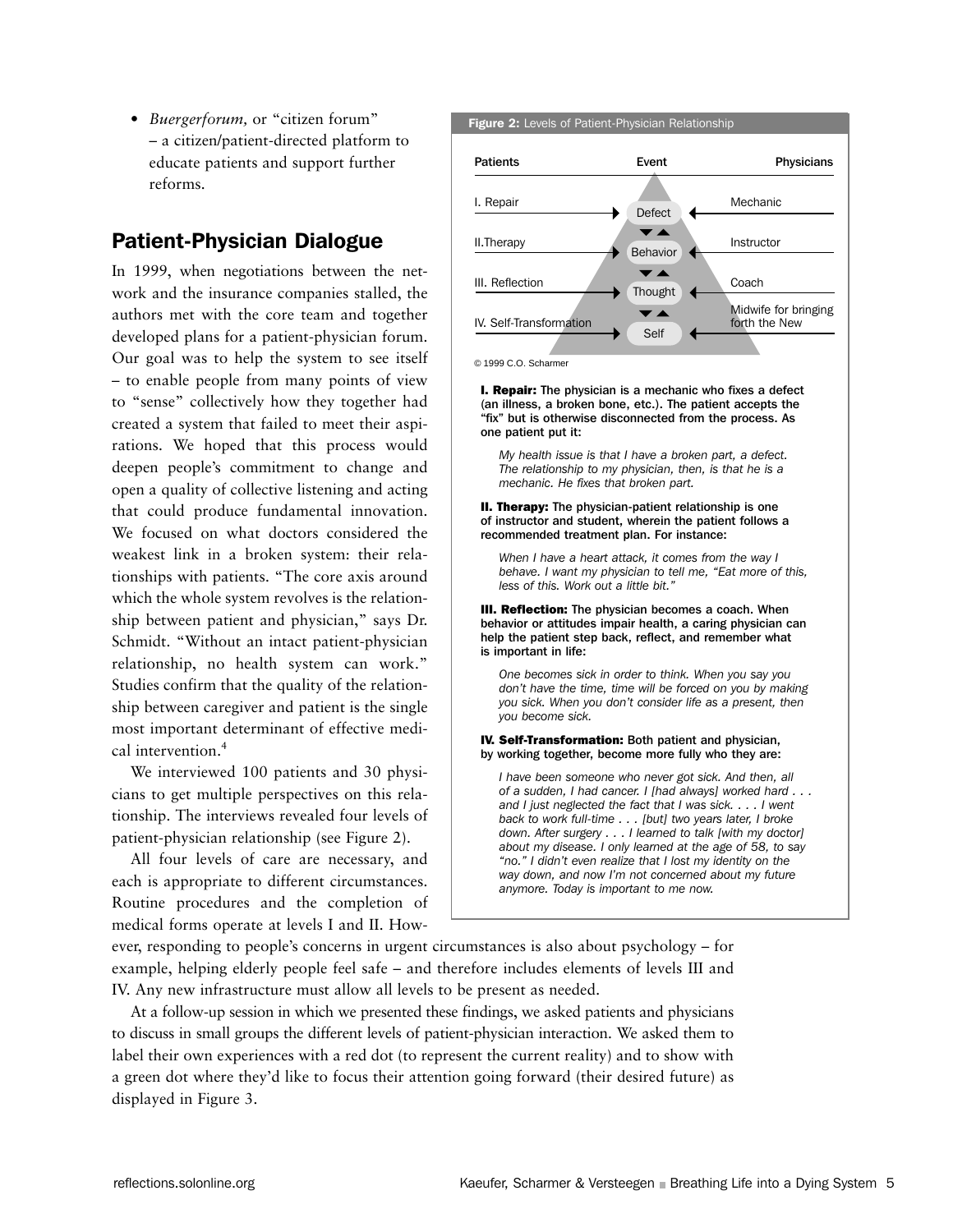

*Their belief that the system is external and imposed gave way to a new realization – that patient and physician interactions drive the behavior of this system.* 

Both the patients and the physicians arrived at the same assessment: the current reality was at levels I and II, and they wanted to relate to one another at levels III and IV. We reminded them, "You are the system," and asked, "Why do you enact a system, or properties of a system, that nobody wants?"

During the silence that followed, we could sense people's perception shifting. Their belief that the system is something external and imposed gave way to a new realization – that patient and physician interactions drive the behavior of the system. This was a turning point. Once such a shift occurs, it becomes a source of energy that drives change processes later on. We were nearing the goal of this intervention: helping the system see itself.

After that, the conversation took a much more reflective turn, and people freely shared their experiences and thoughts about what prevented them from operating differently. The mayor of the town stood and equated problems in the local administration with those of the physicians. He said:

All we do is focus all our resources on reacting, on operating on levels I and II, which is reacting against the issues of the past, and we are unable to structure politics in a way that we tap into the resources of levels III and IV.

When he sat down, a woman spoke up:

I am a teacher here in the town, and the key issue we have in our schools today is that we focus all our energy and resources on operating on levels I and II, pouring into people dead bodies of knowledge that they can't use once they graduate. And we are unable to create learning environments of levels III and IV, which help people to tap into their own sources of knowledge creation. True learning means to light a flame, not to fill a barrel.

Next, a farmer lamented the "mechanical model" of industrial agriculture in which farmers are "unable to relate to nature and farming in a way that involves these deeper levels, or that relates to nature and the earth as a living system." Another turning point came when a patient said, "I don't want the system to kill the best physicians we have." The physicians, many of whom viewed their patients as unreasonably demanding, began to open up after hearing this patient speak.

Afterward, participants formed several action groups, including a nonprofit patient advocacy organization that could help take the system to levels III and IV where appropriate.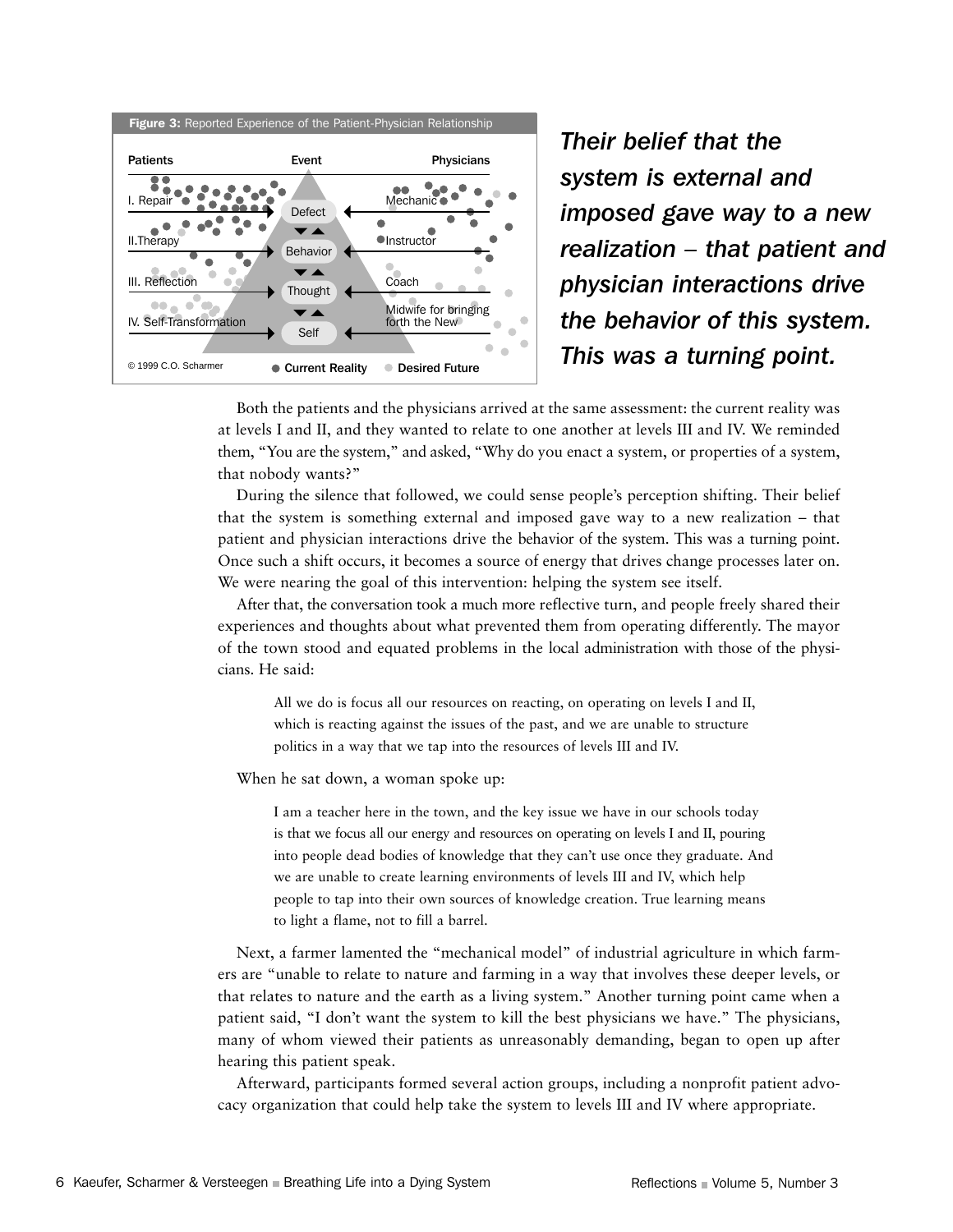## A Second Intervention

In 2000, a year after this patient-physician forum, contracts were signed and the new emergency care system began operating. Incorporating many insights of the forum participants, it has shown that structured attentiveness to each level of interaction allows for better use of time and resources. For instance, rather than treating every 112 call as an emergency, physicians now can provide comfort, counseling, or a home visit as needed. At the same time, the system reduces the burden on physicians by directing calls to a single center rather than to 100 individual practitioners.

In the fall of 2001, after one year of operation, we were invited to do a qualitative analysis of the system. We interviewed 35 patients, physicians, nurses, and insurance company representatives. (For an example of the stories we gathered, see the sidebar titled "A Deeper Level of Care.") From that process emerged a group of patients, doctors, and insurers ready to further the change effort. At its first quarterly meeting, we presented a summary of what we heard in our interviews. The table below summarizes responses to the questions, "Where do you see the problem today," "Why," and "What can be done?"

Clearly, different levels of response require different organizing principles. In its current form, our healthcare system follows principles located primarily on levels I and II of the patient-physician relationship; the organizing principles for levels III and IV are still emerging. However, we do see a change in perception among both patients and physicians.

Our interviews with patients, for instance, suggest that health and personal responsibility are closely tied. As patients become more responsible for themselves – for example, by gathering health information from the Internet and other sources – they are challenging the dependencies built into the traditional system. And physicians as well as patients are creating their own infrastructures for reflection, or what we call *Aufwachorte* – a "place for awakening."

| <b>Table 1:</b> Responses to Interview Questions |                                                                                                                                                                                                                                                                                                 |                                                                                                                                                                                                                                                                                                                                                                                                                                                                               |                                                                                                                                                                              |  |  |  |  |  |
|--------------------------------------------------|-------------------------------------------------------------------------------------------------------------------------------------------------------------------------------------------------------------------------------------------------------------------------------------------------|-------------------------------------------------------------------------------------------------------------------------------------------------------------------------------------------------------------------------------------------------------------------------------------------------------------------------------------------------------------------------------------------------------------------------------------------------------------------------------|------------------------------------------------------------------------------------------------------------------------------------------------------------------------------|--|--|--|--|--|
|                                                  | <b>Patient</b>                                                                                                                                                                                                                                                                                  | <b>Doctor</b>                                                                                                                                                                                                                                                                                                                                                                                                                                                                 | Insurance system                                                                                                                                                             |  |  |  |  |  |
| <b>Problem</b>                                   | "I'm a piece of wood."                                                                                                                                                                                                                                                                          | "I'm here on a hamster wheel<br>and fighting single-handedly."                                                                                                                                                                                                                                                                                                                                                                                                                | "Costs are getting<br>out of control."                                                                                                                                       |  |  |  |  |  |
| Diagnosis/<br>Why?                               | "It's a file cabinet system."<br>They have a system which<br>they want to stick people<br>into. And if you have some<br>other problem, or the medi-<br>cine doesn't work, the system<br>still presses you into these<br>drawers Here's where you<br>go in, and tough luck if you<br>don't fit." | "There is pressure from above,<br>from politicians and insurance<br>companies, and I'm eaten up<br>from below, by the patients."<br>"To liberate ourselves intellec-<br>tually, we sometimes proceed<br>such that up front we write the<br>diagnosis, the case history, get<br>our facts and figures down, and<br>then we have time to focus on<br>the patient. We first satisfy the<br>system. Once we've done our<br>paperwork duties, then we can<br>start being doctors." | "There is a flood of<br>practical constraints,<br>demographic develop-<br>ments, an illness<br>panorama, new tech-<br>nologies"                                              |  |  |  |  |  |
| Therapy/<br><b>What Can</b><br><b>Be Done?</b>   | From clinical reaction to per-<br>sonal encounter: "The doctor<br>was a human being. In that<br>moment he was at my side<br>no longer as a doctor, but<br>as a friend"                                                                                                                          | Redefining the physician's work:<br>"We have to return to the original<br>intent of medicine - to heal."                                                                                                                                                                                                                                                                                                                                                                      | <b>Quality and efficiency</b><br>for everyone: "We want<br>to ensure quality for<br>our customers."<br>"Whether a person<br>has money or not,<br>everyone receives<br>care." |  |  |  |  |  |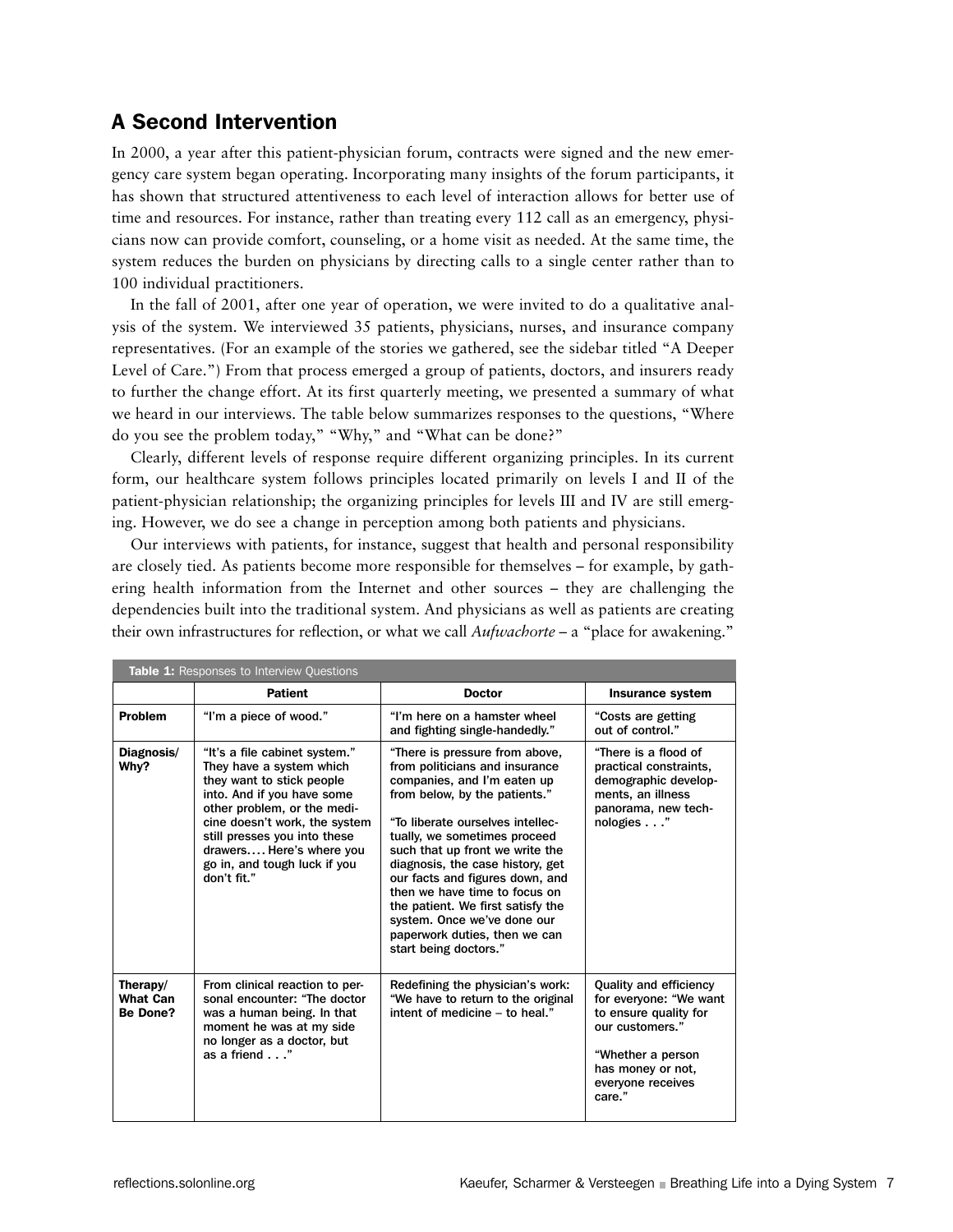That starts when people improve the quality of their listening and connection. We see small but tangible signs of this across the region. For example:

• Some physicians now schedule chronic patients and acute patients in separate blocks of time, so as to focus their attention on patients' conditions and provide small-group consultation and education.

• Other physicians hold facilitated meetings with their office staff to examine ways to improve the patient experience (for example, reducing waiting times).

• Doctors in the emergency care center log the patient's problem after each call, note how they responded and what they learned from it, and share that learning with colleagues.

• Women in one rural area have created a "regional kitchen" to teach diabetics and their caregivers more healthful eating habits and lifestyles.

## A Deeper Level of Care

We asked a group of doctors and patients for examples of new relationships developing in the healthcare system. They pointed us to an administrator who helps vulnerable patients complete paperwork, interact with physicians, and navigate the system. Here is her story:

*An elderly woman patient was here this morning asking for a patient living will, but I told her we don't just hand this form out because it involves a farreaching decision. The woman rolled her eyes and said she would just go to the courthouse or town hall to get the form. She said, "I just want to sign my name and be done with it." I told her the form requires serious consideration. You might write on the form, "I don't want any life prolonging measures when I am terminally ill," which might be interpreted as "I don't want any infusions," which could mean that you would die miserably of thirst. Or this statement could also mean you would not be fed artificially, which would be legitimate while dying.* 

*These are the kinds of examples I give patients, and when I've managed to get their attention they are all ears. They then understand the magnitude of what they are signing. But we have to fight the attitude of "I just want to fill out the form." The local courthouse and the town hall have stopped handing out these forms, because they have realized the importance of the issue.*

In this case, when the woman says simply, "I want the form," she is acting on Level I: she wants the problem fixed. But the administrator refuses to play the role of a mechanic: she wants to instruct and coach. She initiates a shared thinking process, a process of reflection that takes their relationship toward Level III. By the time the client leaves the office, she has begun to understand

the importance of her decision and can think about what she really wants. She has awakened.

This administrator then told us another story, and we understood better why she felt such commitment to her work.

I had to fulfill the role of guardian for my mother. She had had a stroke and was on a respirator. I remember watching three doctors, standing at her bedside . . .

*My mother lay there. She couldn't remember anything, even though she was still aware. She was like a babbling child, and she kept asking the same questions. At the beginning the neurologist and the senior physician stood there and talked to each other about her, over her head. But when I showed them my mother's living will, they read it and realized what it meant and my mother then assumed a personality for them. Although she still wasn't clear about what was going on, they respected her because she had appointed someone as her guardian and had given this situation so much thought. All of a sudden she was there as a person and I was greeted with a huge amount of respect. And there was relief on the doctors' side.*

*This really impressed me – this about-face within 15 minutes once the form had been read, the senior physician's joining in, and the respect that they then showed her.*

After the patient's wishes were understood, she became a participant in the decision-making process. She and the physicians moved to a deeper, Level IV interaction, which now included the patient herself.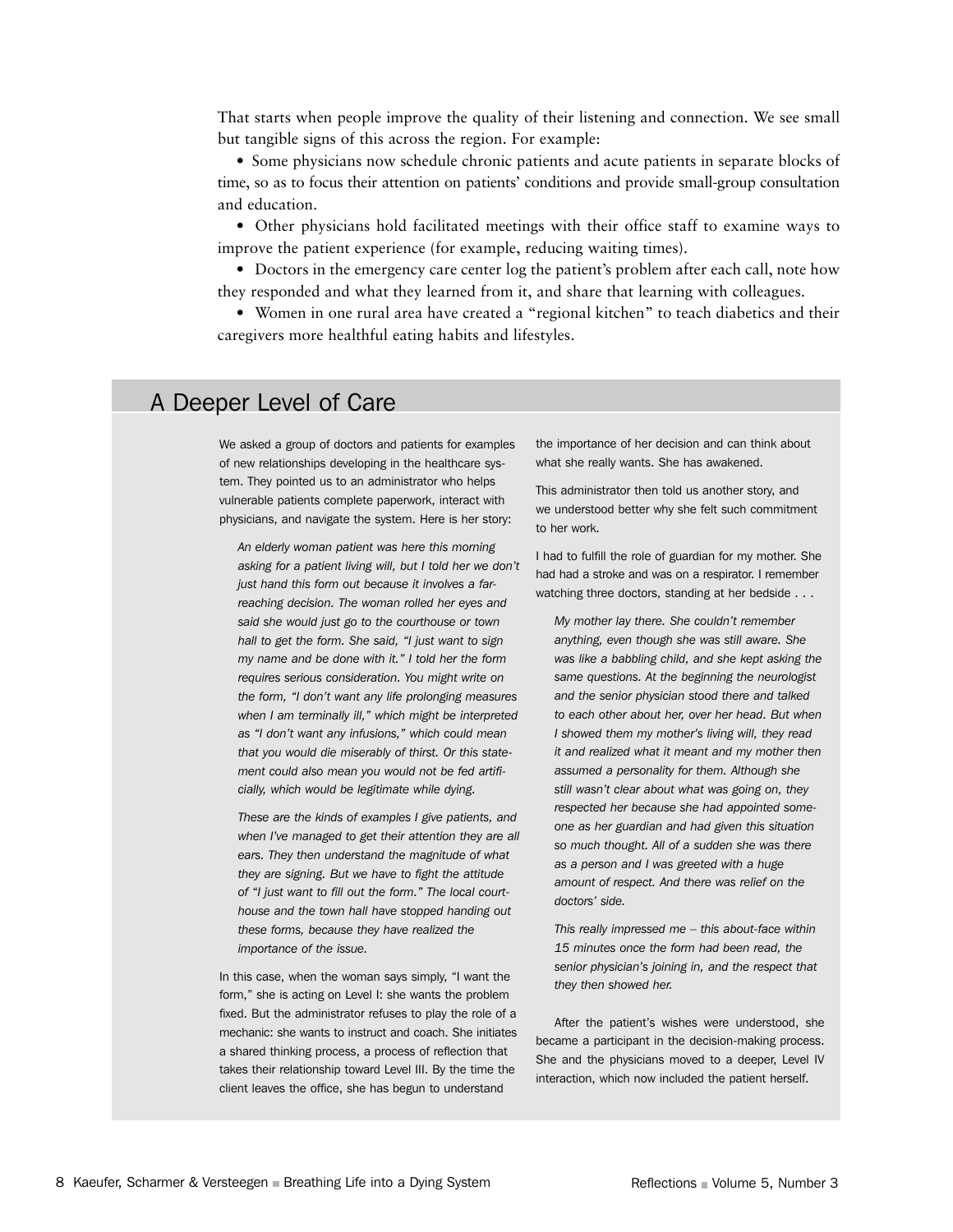## New Tools for Connection

The redesign of the local emergency healthcare delivery system has not brought level III or IV care to every doctor-patient encounter – nor was it intended to. Rather, the intent was to create a shared understanding of the regional healthcare system and thus give doctors and patients new ways to think and act. In building the new system, physicians have seen that their relationships with patients provide a starting point for reinventing the healthcare system, a means of assessment, and moments of meaningful connection.

Physicians and patients now have the formal structures and shared experience to work differently together. The coordination of care and, more broadly, the communication among physicians across Lahn-Dill have improved. But probably the most subtle change is in how the self connects to the whole system, and what impact the individual can have on that system. Though still overloaded, physicians feel less isolated, more engaged, and more effective. Dr. Schmidt describes the impact of the initiative to date:



The experience of shaping something gives you power. You also learn to see the meaning of your work in the context of the whole region, and that, too, is empowering. Through better knowledge about how the system in the region works, and through getting to know a lot of people, you end up having different access to making things work. Today, we are in a different position to make things work because we are seeing the whole more clearly, and because the whole network of personal communication relationships flows more smoothly.

This is where we are today, in late 2003. We have gone well beyond restructuring the emergency care system. We have begun to change relationships and raise awareness of what is possible. We are discussing the kinds of infrastructures needed for the different levels of physician-patient interaction, and how to make provision for them. The financing, structure, and delivery of healthcare remain as enormous challenges. But we know how to name an underlying, largely overlooked problem, and we have new understandings and aspirations. These are big first steps in this work in progress.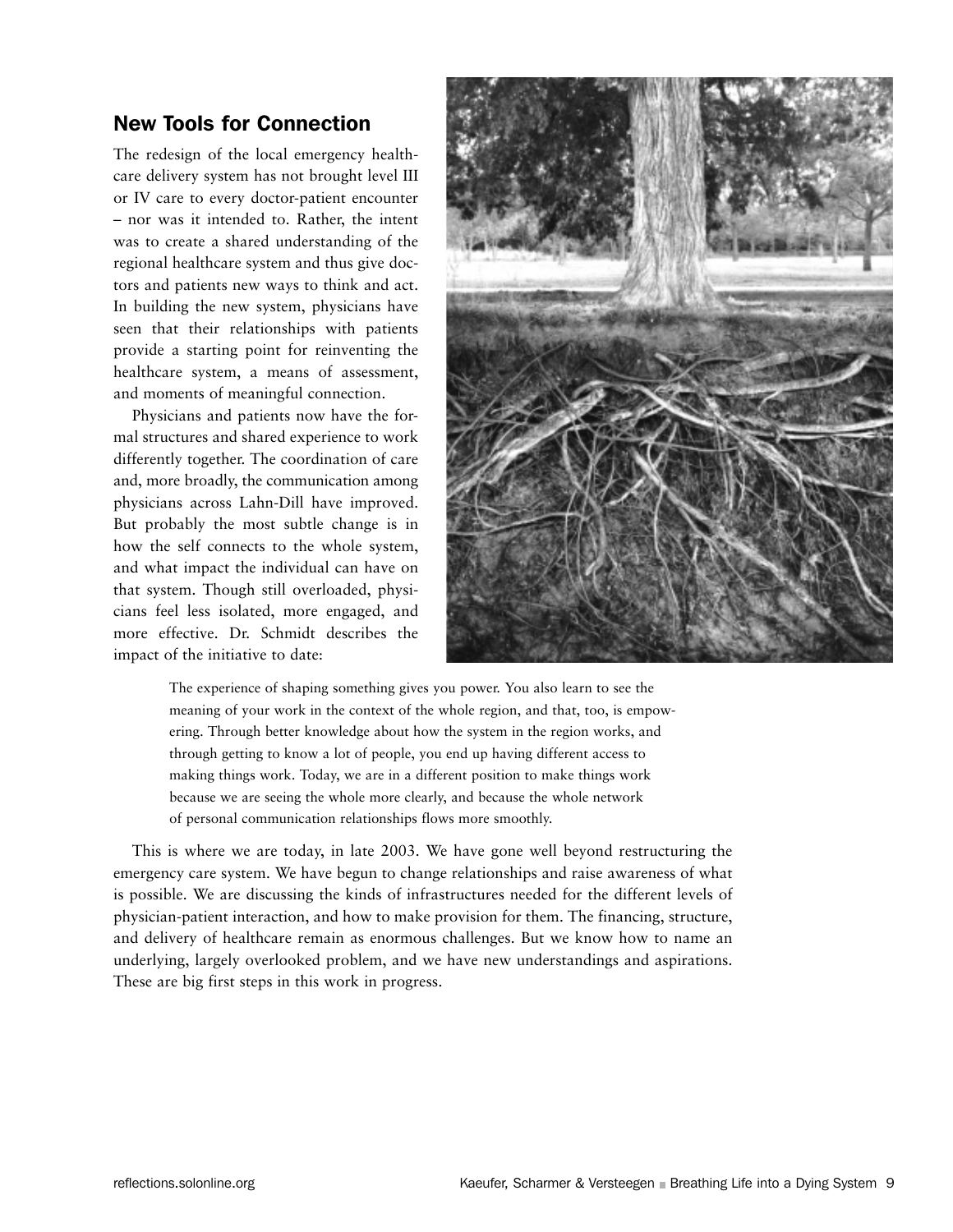#### Endnotes

- 1 Jürgen Wettke, "Health Care Reforms in Europe," *Health Europe*, McKinsey & Company, September (2003): 5.
- 2 Alin Adomeit, Georg Nederegger, Rainer Salfeld, and Jürgen Wettke, "Reforming the German Health Care System: No Room for Compromise," *Health Europe*, McKinsey & Company, September (2003).
- 3 Our work included open-ended interviews with 130 physicians and patients and a community action research project (Senge and Scharmer, 2001) that included facilitated dialogue and strategy discussions. These sessions were largely based on the "presencing of the whole" approach to leading change (Scharmer 2004, forthcoming; Senge, et al., forthcoming).
- 4 Prof. Manfred Spitzer, cited in R. Kahl, "Die wundervolle Welt des Lernens," *Süddeutsche Zeitung* no. 258, p. 11.

### **References**

Fletcher, J., and K. Kaeufer. "Shared Leadership: Paradox and Possibility." In *Shared Leadership: Reframing the Hows and Whys of Leadership*, Craig L. Pearce and Jay A. Conger, eds., 21–47. (Thousand Oaks, CA: Sage Publications, 2003).

Scharmer, C.O. *Theory U: Learning from Future as It Emerges*. (Forthcoming).

- Senge, P., and C.O. Scharmer. "Community Action Research." In *Handbook of Action Research*, Peter Reason and Hilary Bradbury, eds., 238–249. (Thousand Oaks, CA: Sage Publications. 2001).
- Senge, P., C.O. Scharmer, J. Jaworski, and B.S. Flowers. *Presence: Human Purpose, and the Field of the Future*. (Forthcoming).
- Versteegen, U., C.O. Scharmer, and K. Kaeufer. "Praxis Pentagon of Organizational Learning." *Reflections* 2, no. 3 (2001): 36–44.

#### ABOUT THE AUTHORS

Dr. Katrin Kaeufer is a founding member of SoL and a research affiliate at the MIT Sloan School. She has earned the German innovation award (Stiftung für Industrieforschung) and the 2003 Beckhard Memorial Prize for the co-authored paper "The Comparative Advantage of X-Teams." *kaeufer@mit.edu*

#### Dr. Claus Otto Scharmer

is co-founder and lecturer of the MIT Leadership Lab for Corporate Social Innovation and a visiting professor at the Center for Innovation and Knowledge Research, Helsinki. He is author of *Theory U: Learning From the Future as It Emerges* and co-author of *Presence: Human Purpose, and the Field of the Future*. *scharmer@mit.edu*

#### Dr. Ursula Versteegen is a

co-founder of SoL Germany. She is an independent researcher and consultant working on learningbased approaches to knowledge creation, process innovation, and human network development. She has worked extensively with healthcare, agriculture, corporate and nonprofit organizations. *ursula.versteegen@t-online.de*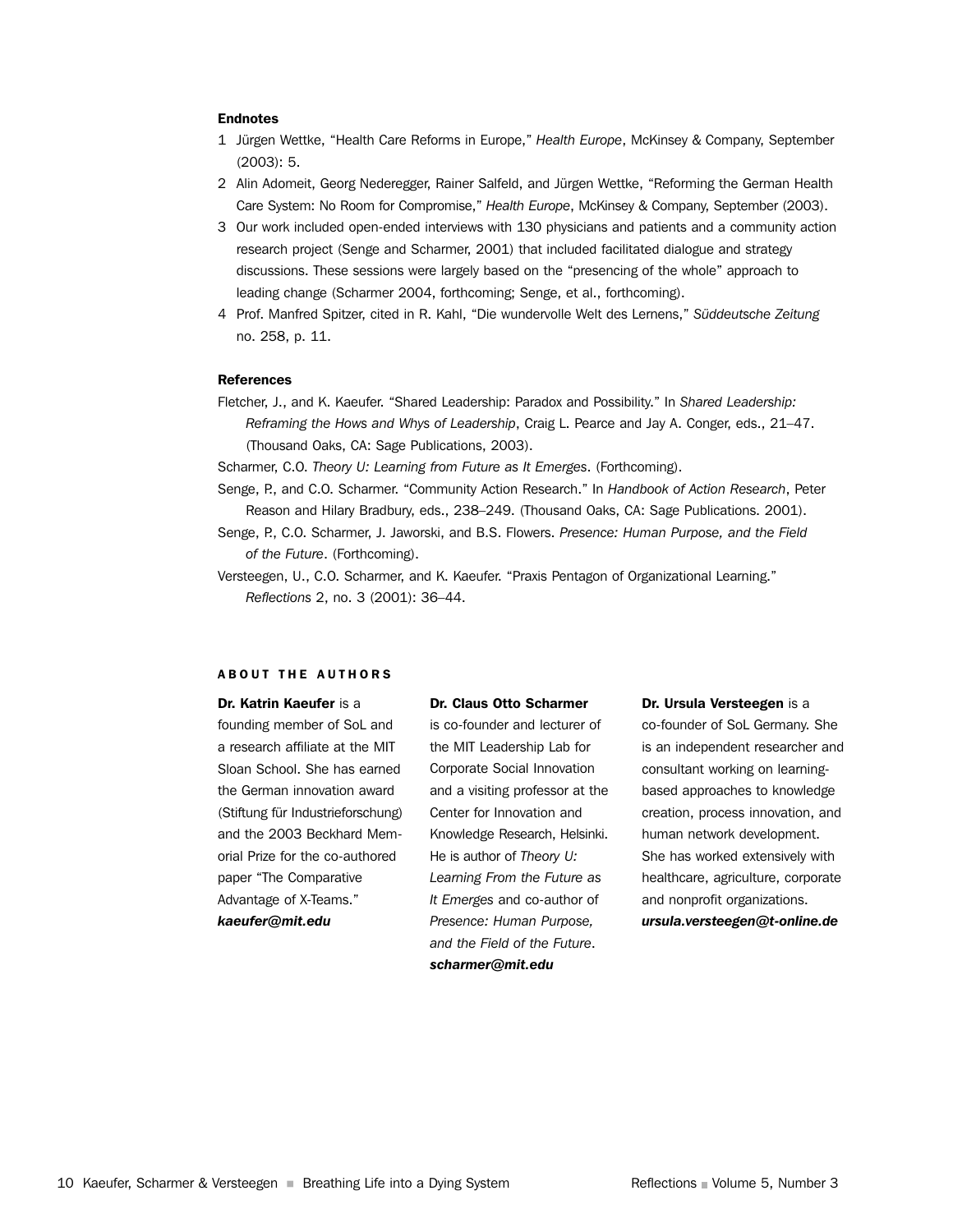## **Commentary**

*By Dr. Gert Schmidt*

The article by Katrin Kaeufer, Claus Otto Scharmer, and Ursula Versteegen can only suggest the powerlessness and frustration that physicians in Lahn-Dill felt just a few years ago. The size and complexity of the system seemed overwhelming. Our 10 hospitals, 400 physician practices, and 8,000 healthcare employees treated 25,000 patients a day. Together we generated 2 billion data points a year in the form of office visits, test results, diagnoses, and prescriptions. Most healthcare providers and administrators responded in one of two ways to this scale and complexity: we either gave up or imposed a set of fixed rules that made it possible to steer the system from outside.

However, the Patient-Physician Dialogue Forum opened my eyes to another way of seeing the system – from within. Suddenly I could reduce the system to its essence. Patient A has health problem B and wants to regain C, his experience of health. It's a mathematical formula:  $A-B=C$ . This is not an impossible equation to solve. When you talk with Patient A, and apply diagnostic tools, you can identify health problem B. With the help of the patient, you then can co-create C, a healthy outcome. You reduce the behavior of complex systems to the relationship of three variables. In thinking further about point B in the equation, I realized that the answers to a patient's particular health issue usually reside within the region. Health is defined through our genes, our biography, social context, and the structure and processes of the health system in which we operate. We cannot change our genes, but everything else – especially the structures and processes of the system – is enacted locally.

When I started to see the system in these terms, I realized that the relationship between patient and physician was the key to the system. It is in the doctor's office or at the patient's bedside that individuals can have the greatest impact, where we can begin to treat the *patient*, not just the disease. As a result of the dialogue forum, others in the system, including even insurance companies, have come to accept this view as well. This breakthrough, as the authors suggest, was not the result of an imposed solution but rather of a shared insight developed from multiple perspectives.

These conversations were a remarkable awakening. They generated a lot of inner energy, among physicians, that is still present. We learned to think systemically, to boil questions down to the point where our next action becomes evident. The difference in our thinking is evident when we visit colleagues in other regions. Physicians elsewhere see themselves as cogs in the system. They worry, for instance, that "the insurance companies won't let us" behave differently. But in Lahn-Dill we no longer worry about what other parties may or may not think; we ask them directly. And in every instance, we do what we can locally. We focus our attention where we can make the biggest difference.

The authors note that all of this work is just a first step. As we gathered feedback from all sides, one thing became obvious: the only sustainable way to take our system to its next level is to focus on regional self-governance. This insight has given us the courage to act. We now are working with key leaders from across Middle Hessen, the larger region surrounding Lahn-Dill,

Copyright © 2003, Society for Organizational Learning. All Rights Reserved.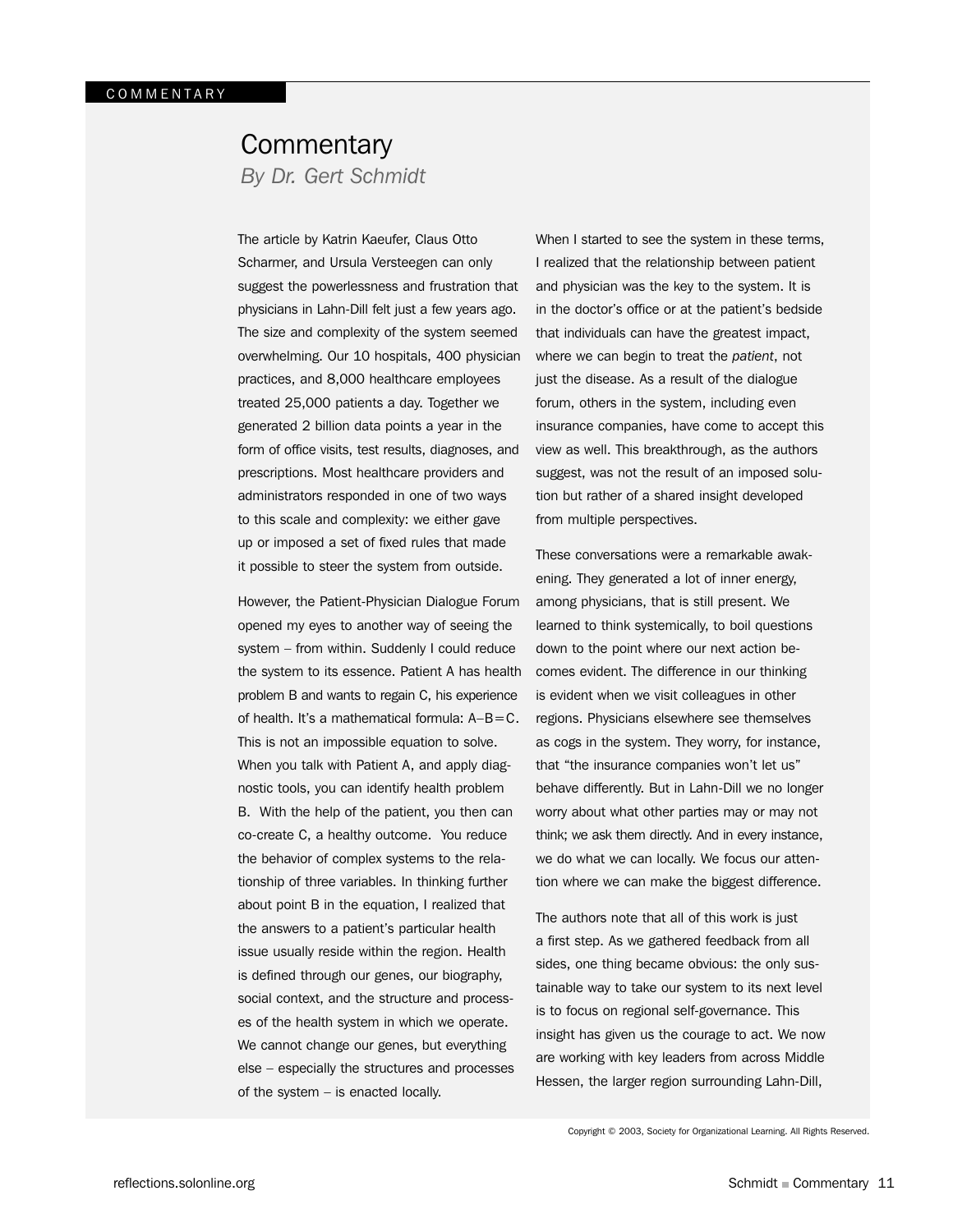to produce a common vision for the future of the system. We are now planning a regional publicprivate healthcare company that will bring together citizens, physicians, sickness fund adminstrators and others needed to solve the problems we encounter in daily practice. All of this has led physicians, even in remote areas, to say that they no longer feel they are alone. In short, our view of the system has changed. That has given us something we didn't have a few years ago: hope for the future.

Dr. Gert Schmidt *is a co-founder of SoL Germany and a physician, specializing in internal medicine, in a large group practice. In 1997 he founded ANR, a 130-member physician network that he now heads, in Lahn-Dill, Germany. anoruf@aol.com*